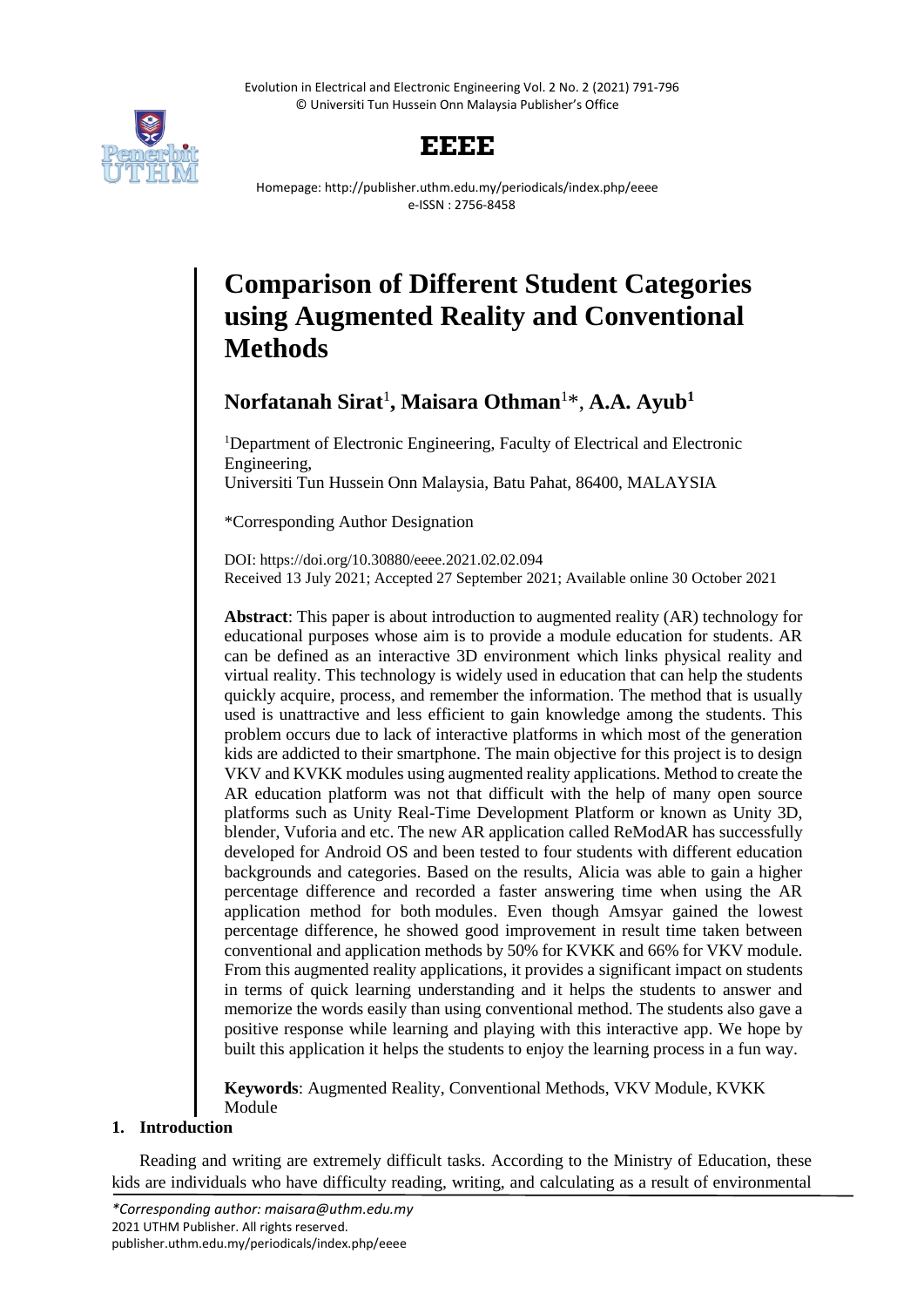problems rather than cognitive ability. The reading comprehension problems occur when the child has difficulty understanding the meaning of words and the relationship between letters and sounds.

Besides that, teachers at kindergarten and primary school (level 1) usually use conventional books or flash based for e-learning. However, this method is lack of interactive elements to stimulate the children's psychomotor.

Previous research proves that the "Development system of students' spatial ability thinking (Exercise Book)" shows the result of a pilot study designed to evaluate the effect of attending an intensive remedial course based on AR to improve the spatial ability of engineering students [1]. Then, next paper is about "English Alphabet to Kindergarten Children" by Safar, Al-Jafar and Al-Yousefi evaluate the effectiveness of Augmented Reality in Teaching the English Alphabet to Kindergarten Children and this paper compares two types of teaching methods which are; the first one is taught using AR apps, and the second one uses traditional face-to-face methods [2]. The third paper is about "Learning mathematics subject and visual thinking among students" by Aldalah, Ababneh, Bawaneh and Alzubi come out with an AR system that used to investigate the effect of the augmented reality and simulation on the achievement of mathematics and visual thinking among students [3]. Next, the fourth research paper is an augmented reality storybook (AR Baca-Pulih) that gives motivation, engagement, and a fun experience, as well as an AR flashcards design based on whole language and related to remedial students' environment [4]. The writers Juan, Beatrice, and Cano come out with an AR system for learning the interior of the human body that was carried out in the learning of the human digestive system on the AR education system [5]. Last but not least, the last research paper is about "AR Toolkit to help teach undergraduate geography students about earth-sun relationships" [6].

This project aims to design the augmented reality applications that focus on vocal consonant vocal (VKV) and consonant vocal consonant consonant (KVKK). We have successfully built an education module using Blender, Unity3D and Vuforia Software Development Kit (SDK) that called ReModAR apps. This ReModAR apps is used to help the students to learn how to pronounce alphabet phonic sound and syllable in student's education. We also have analyzed the effectiveness of these two modules for four different students. There are three different categories which are kindergarten, primary student without learning disabilities and with learning disabilities. We have made the comparison analysis to these three different categories by using conventional method and AR. The comparison results show that there is a significant improvement of time taken to answer all the quizzes when using the AR. We believe that, this ReModAR apps give a positive impact to the students and they really enjoy learning these VKV and KVKK modules.

#### **2. Methodology**

In this project, our focus is to help the students to learn how to pronounce alphabet phonic sound and syllables. We built 2 modules out of 32 modules which are VKV *(Kemahiran 6)* and KVKK *(Kemahiran 16).* The software that has been used are Unity 3D and Vuforia to create the ReModAR apps.

#### 2.1 Block Diagram

Figure 1 shows a block diagram of augmented reality (AR) process for these android apps on a smartphone. There are four components involved which are camera, processor unit, database and screen. All these components are the basic requirement for the AR program.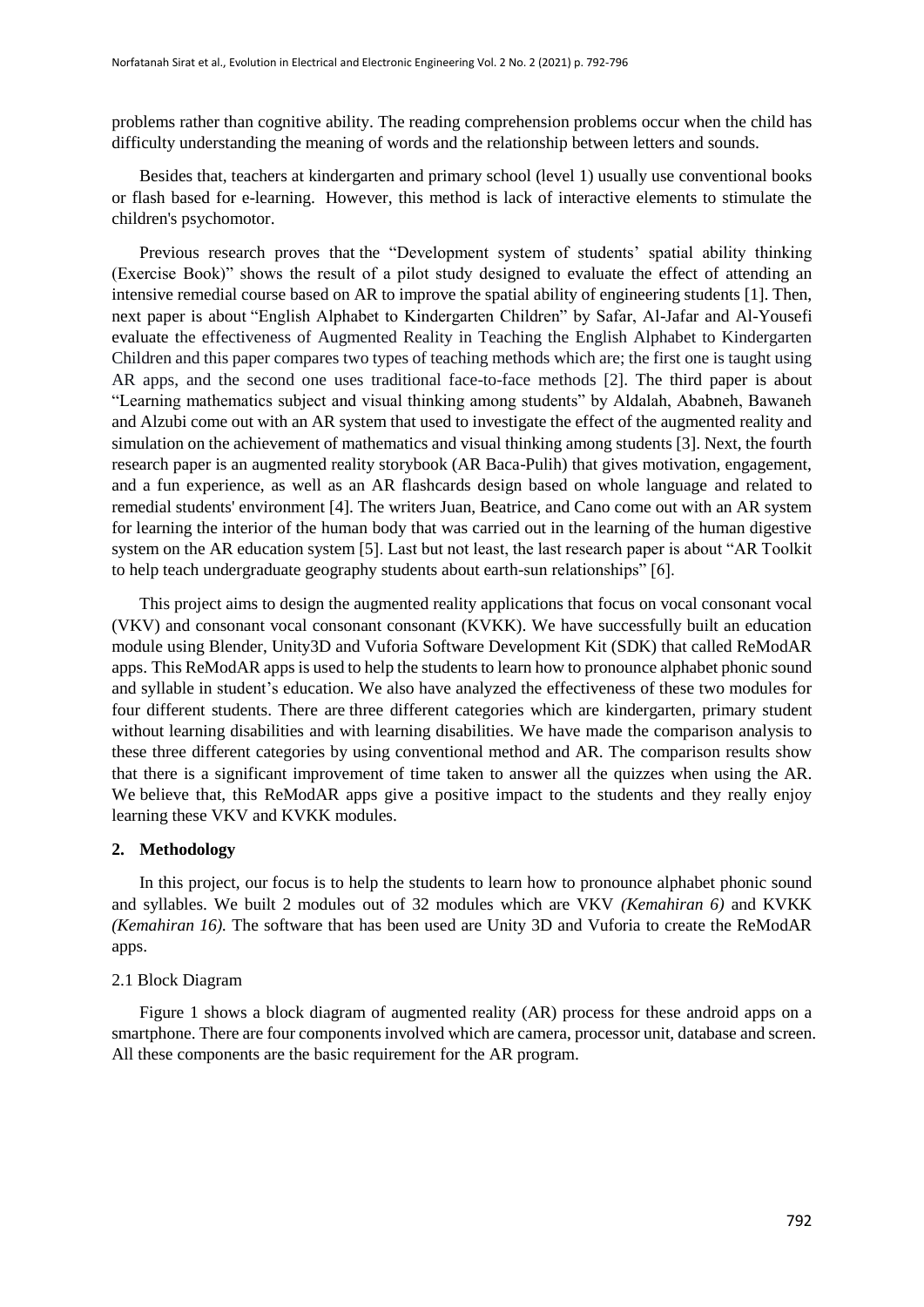

**Figure 1: Block diagram for the AR process in smartphone**

#### 2.2 Application Development

Augmented Reality (AR) is a real-time direct or indirect view of a physical real-world environment enhanced by the addition of virtual computer-generated data. Then AR is a technology that's both interactive and 3D-registered, and it blends actual and virtual items. This project are focusing on two modules which are VKV and KVKK that are required to used Vuforia package to create the image target, blender software for implementing 3D objects. Figure 2 below shows the flowchart of the development process of ReModAR applications from software installation, the process of building the modules until the apps are successfully developed and can be used on the android smartphones.



**Figure 2: Development process of remedial module using augmented reality applications**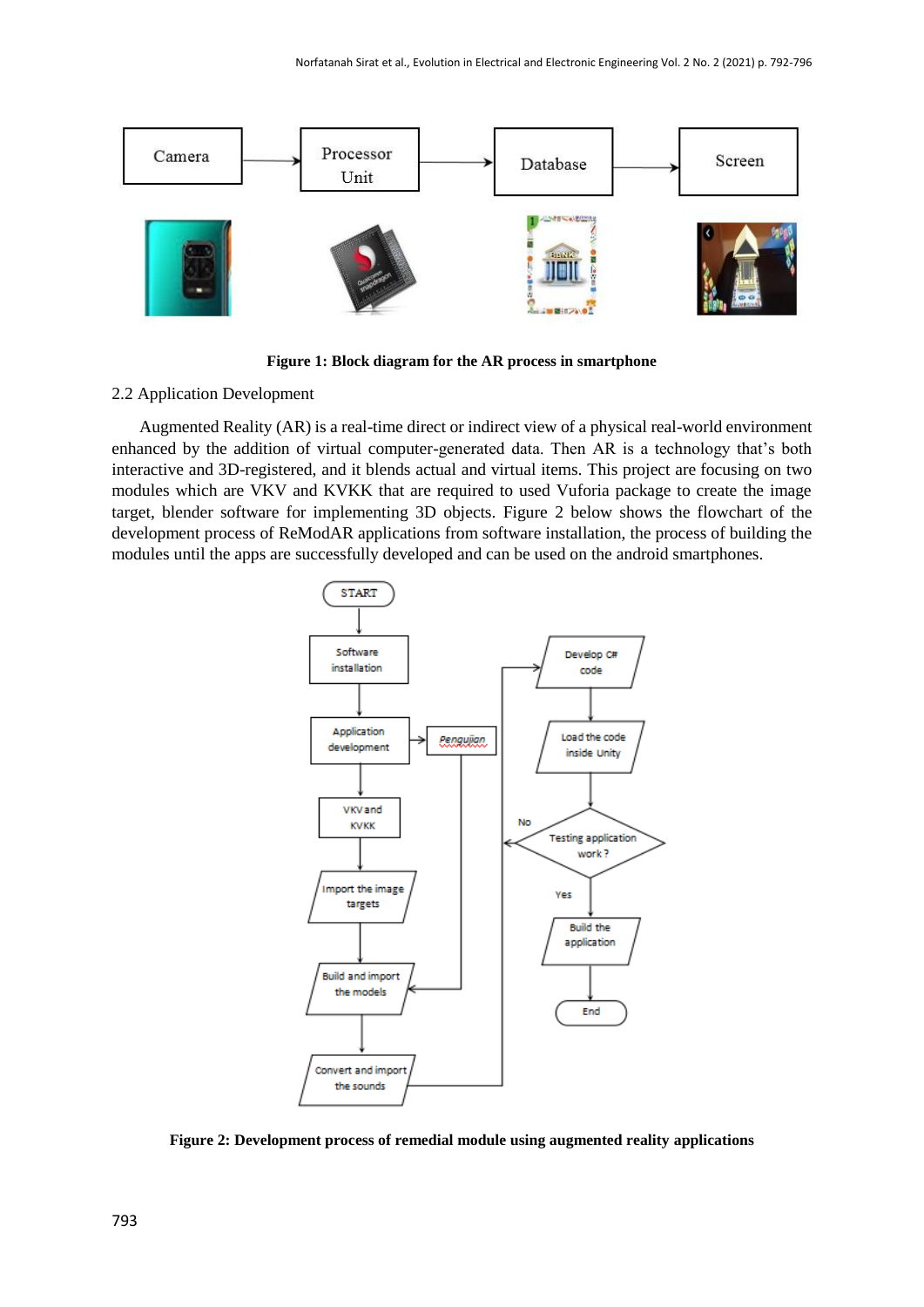#### **3. Results and Discussion**

This project has been successfully developed and it has been tested on four different students. Firstly, four students need to be taught how to read,spell and correct word pronunciation for the both modules. After students familiar with these modules they have been exposed to ReModAR apps. Then, the students play and learn the VKV and KVKK *(Pembelajaran)* to ensure they are familiar with all the VKV and KVKK words. The student's performance has been evaluated based on the time taken to finish up each question. Every one of them was tested with a timer that has been set in the *Kuiz* menu and the results have been recorded based on the time taken for each question. To make the comparison reliable, we need to set the same quizzes as in the *Kuiz* menu for the conventional method.

To see the difference, Eq. 1 has been used to calculate each student's average percentage difference in reduction time taken based on Table 1. The result shows the comparison between the testing that has been done using the conventional method and AR apps. Overall, the AR method showed that there is reduction in time taken to complete all the quizzes. The two modules have been tested into three types of different categories which are kindergarten students, primary school with and without learning disabilities students. These results have been plotted in Figure 3 and Figure 4 to see the trend for the four students for VKV and KVKK modules. For KVKK module, Farhah, Rafiq, Alicia and Amsyar were able to score more than 50% (time taken) and recorded a faster answering time when using the application method rather than conventional method. Even though Amsyar was a remedial student and he scored the lowest percentage time difference, it showed that he has a great improvement when using the AR apps compared to the conventional method. Overall these analysis shows that this app can help the students to improve their learning time and also suitable for kindergarten, and early primary students with or without learning disabilities.

| Conventional – Application | $x 100\%$ | Eq.1 |
|----------------------------|-----------|------|
| Conventional               |           |      |

| <b>Student</b><br>Category                 | <b>Students Name</b> | Module      | Conventional<br>(Second) | Application<br>(Second) | Difference % |
|--------------------------------------------|----------------------|-------------|--------------------------|-------------------------|--------------|
| Kindergarten                               | Farhah               | <b>KVKK</b> | 188                      | 70                      | 63           |
|                                            |                      | VKV         | 180                      | 40                      | 78           |
| Without<br>Learning<br><b>Disabilities</b> | Rafiq                | <b>KVKK</b> | 188                      | 80                      | 57           |
|                                            |                      | VKV         | 176                      | 54                      | 69           |
|                                            | Alicia               | <b>KVKK</b> | 115                      | 40                      | 65           |
|                                            |                      | <b>VKV</b>  | 136                      | 31                      | 77           |
| With Learning<br><b>Disabilities</b>       | Amsyar               | <b>KVKK</b> | 296                      | 149                     | 50           |
|                                            |                      | VKV         | 241                      | 83                      | 66           |

|  |  | Table 1: Comparison results between conventional method and application method |  |  |
|--|--|--------------------------------------------------------------------------------|--|--|
|  |  |                                                                                |  |  |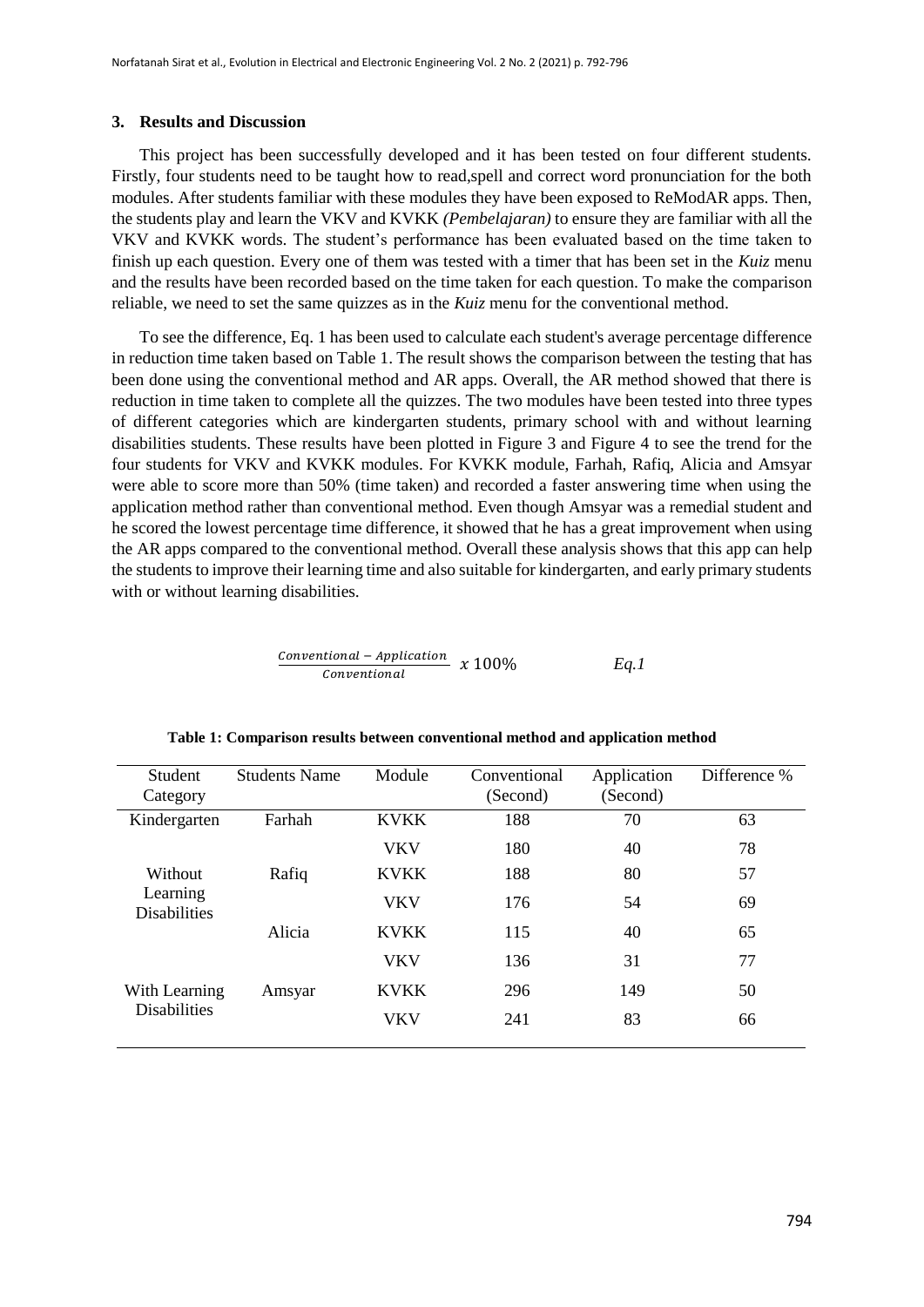

**Figure 3: Statistics analysis of four students (KVKK-** *Kemahiran 16***)**



**Figure 4: Statistics analysis of four students (VKV-** *Kemahiran 6***)**

Figure 4 shows the trend for VKV module, all of the students score above that 50% (time taken) recorded on answering VKV module when using ReModAR apps. The highest is 78% and the lowest is 66% of average percentage time difference. This application provides a significant impact on students in terms of quick learning understanding and with the help of the sound as hints in the kuiz scene, students are able to answer and memorize the words more easily than using conventional method. The students also gave a positive response while learning and playing with this interactive app.

#### **4. Conclusion**

This ReModAR apps have been successfully developed by helping the students to improve their performance in term of time taken in answering the quizzes when using ReModAR apps. This apps are able to generate the 3D models, sounds according to the image target that has been set in Vuforia software and being exported in unity 3D. Furthermore, the quiz part has been built in this apps which it used to measure the understanding of remedial students towards VKV and KVKK learning, and to analyze the effectiveness of this apps for the students. This ReModAR apps can only be installed in android smartphones and other OS operated applications cannot be used in this apps. Then, this app can only use single images as a target. Last but not least, this ReModAR apps give a positive impact to all the students and they really enjoy learning VKV and KVKK modules. From this feedback, it showed that ReModAR apps can replace book cards and reduce the use of paper.